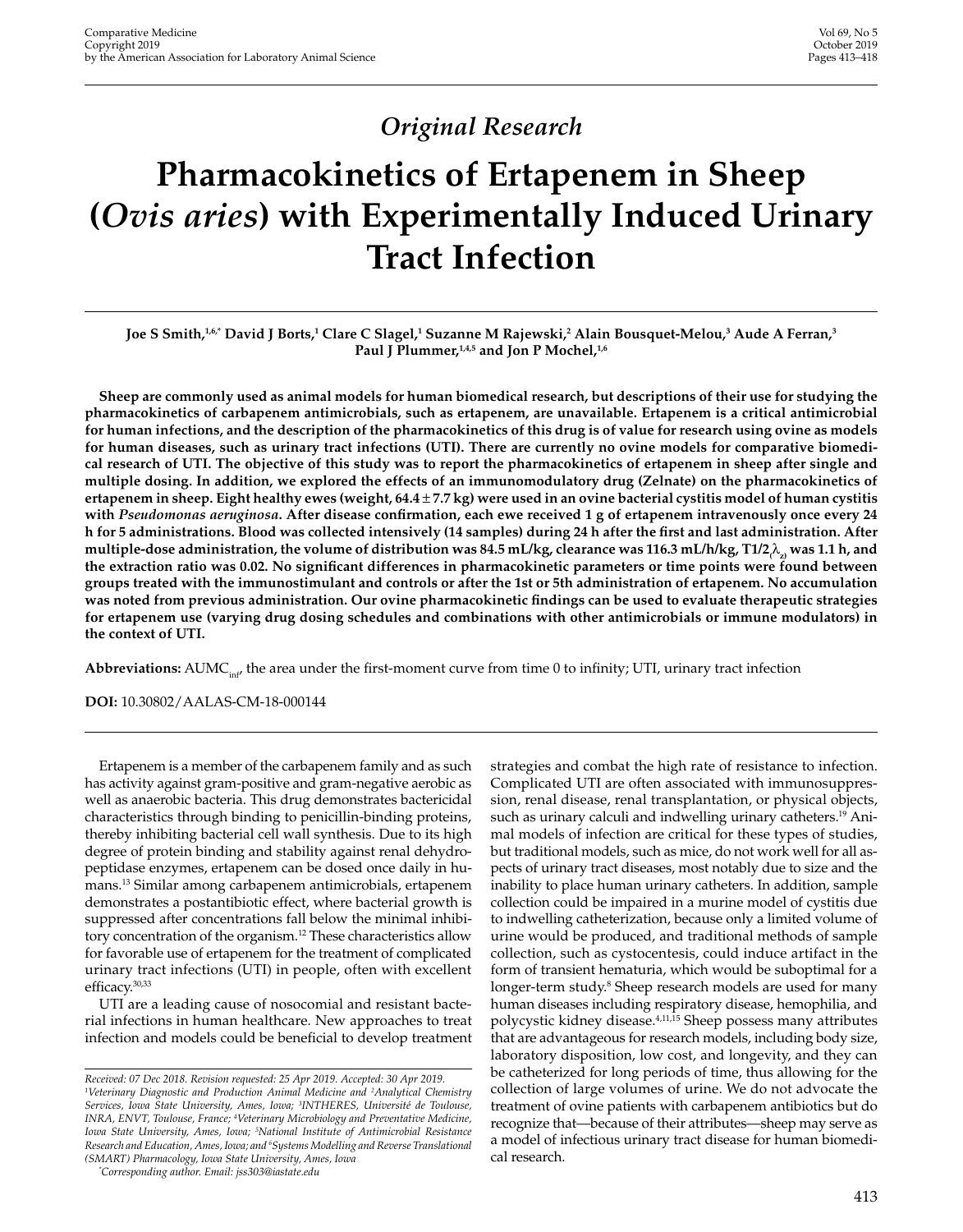Although ertapenem is used in human medicine for community-acquired pneumonia as well as mixed and complicated UTI, there are no reports of its use among veterinary species for human biomedical research.<sup>13</sup> Drug efficacy is inherently related to drug exposure for carbapenem antibiotics, because time-dependent exposure exceeding the MIC for 40% and 20% of the dosage interval is necessary to achieve a bactericidal or bacteriostatic effect.<sup>6</sup> Therefore the development of a sheep model for testing various ertapenem dosing schedules or combination therapies will rely heavily on the comparative pharmacokinetics of ertapenem. One of the primary steps in developing an animal model for human disease that requires ertapenem for treatment is a description of the pharmacokinetics of this drug in sheep (*Ovis aries*). The purpose of this study was to define the pharmacokinetics of ertapenem after single and multiple dosing in sheep undergoing experimental complicated catheter-associated cystitis with and without the use of an immunomodulator.

# **Materials and Methods**

**Experimental animals.** All aspects of this project were reviewed and approved by the Iowa State University IACUC (log no. 3-15-7965-O). Eight ewes (weight,  $64.4 \pm 7.7$  kg) were sourced from a commercial breeder and used for this study. Ewes were housed in a climate- and humidity-controlled room for the entirety of the study, with the first 72 h used for acclimation prior to initiation of the study. Animals were randomly assigned by body weight to 1 of 2 groups, an ertapenem-only group (*n* = 4) and an ertapenem-and-immunomodulator (Zelnate [ZN], Bayer HealthCare, Animal Health, Shawnee Mission, KS) group ( $n = 4$ ). The ewes were housed in individual pens since arrival, and the study took place in the same individual pens for each ewe. After acclimation, no alterations to feeding or handling were made for this study. During the prestudy time period, all ewes were trained to be restrained by a halter placed on the head and tied to the wall of the pen. Criteria for enrollment in this study included a normal physical exam that yielded vital signs within the normal limits of an adult ewe, no previous history of medical illness as well as no recent history of a previously administered medication. Both before and during the study, all sheep were fed a diet that either met or exceeded the National Research Council requirements for maintenance of ewes.

At 24 h prior to initiation of the study, ewes were restrained, and the skin of the neck was aseptically prepared by using 4 alternating scrubs of chlorhexidine surgical scrub and 70% isopropyl alcohol. Prior to catheter placement, the skin at the catheter site was infiltrated with 2% lidocaine, and a 14-gauge, 5.5-in. catheter (MILACATH, MILA International, Florence, KY) were aseptically placed in each jugular vein. After catheter placement, an injection port was added, and the catheters were sutured to the skin and wrapped for security.

UTI was induced as described previously.<sup>24</sup> After an acclimation period, a Foley catheter was placed aseptically, the bulb was inflated with sterile saline, and ewes were inoculated with *Pseudomonas aeruginosa* strain ATCC 15442. The catheter was clamped for 4 h during the inoculation procedure and then left unclamped. Blood collection for the study began 72 h after inoculation.

**Experimental design and sample collection.** At 24 h prior to collection of samples, ewes in the immunomodulator group received 2.0 mL SC of ZN, a *STING* pathway activator;<sup>7</sup> control ewes received a similar volume of 0.9% saline administered via the same route. At time 0, 1 gof ertapenem (Invanz, Merck, NJ) was given as a 60-s bolus through the jugular catheter designated

for drug administration; blood was collected through the other jugular catheter, with predosing samples collected before drug administration and then at times 0.25, 0.5, 0.75, 1, 1.5, 2, 3, 4, 6, 8, 10, 12, 24, 48, 72, and 96 h after drug administration. Ertapenem was administered at a dose of 1g every 24 h for 5 doses. At 96 h, the fifth intravenous dose of ertapenem was given, and additional samples were collected at 96, 96.25, 96.5, 96.75, 97, 97.5, 98, 99, 100, 102, 104, 106, 108, and 120 h to describe pharmacokinetics at presumed steady state, defined according to human pharmacokinetic data.2,9,13

At each sampling time point, blood was collected from the catheter by using a 12-mL syringe and placed into sodium heparin–treated tubes (Vacuum phlebotomy tube, Becton Dickinson, Franklin Lakes, NJ) The samples were then centrifuged at  $1500 \times$ *g* for 10 min. The plasma was collected, transferred to cryovials, and then stored at −80 °C until analysis.

**Sample analysis.** Standards were made in 0.1mM 2-[N-morpholino]ethanesulfonic acid (MES) buffer containing 0.24M sodium fluoride at pH 6.5, refrigerated, and used within 3 d to ensure the stability of ertapenem.<sup>16,21</sup> Frozen samples were thawed in cold water, vortexed, pipetted, and immediately returned to –80 °C freezer to minimize degradation of ertapenem.

Analytical standards for plasma were prepared in 200 µL of blank ovine plasma at ertapenem concentrations of 0.25, 0.5, 1, 2, 5, 10, 20, 50, 100, 200 µg/mL. Quality control samples were prepared in 200 µL blank ovine plasma at ertapenem concentrations of 1.5, 30, and 150 µg/mL. Standards and quality controls were kept on ice when not in use. A 25-µg/mL solution of the internal standard, ertapenem-d4, was made in 0.1 mM MES buffer containing 0.24 M sodium fluoride at pH 6.5, and 10 µL was added to standards, quality controls, blank plasma, and samples.

We modified a previously published method for plasma sample preparation.<sup>20</sup> For the standards, quality controls, blank and samples, an aliquot of 200 µL of plasma was transferred into a microfuge tube, and 0.25 µg ertapenem-d4 internal standard was added to each tube. A 200-µL portion of chilled 0.1 mM MES buffer, containing 0.24 M sodium fluoride, was added to each sample, followed by 600 µL of chilled acetonitrile. Samples were mixed by using a vortex mixer and then centrifuged for 5 min at 2700 × *g*. The supernatant was decanted into another tube, to which was added 600 µL of chilled dichloromethane; the tube then was mixed by using a vortex mixer and centrifuged for 5 min at  $2700 \times g$ . A 100-µL portion of the top layer was transferred into a microvial containing a glass insert. Samples were then centrifuged for 20 min at  $1500 \times g$  in a chilled centrifuge. Standards and samples were kept on ice during the extraction procedure. Data points with concentrations above the range of the standard curve were diluted with blank plasma and reextracted to achieve a concentration within the range on the curve.

Ovine plasma concentrations of ertapenem were determined by using LC–MS/MS. A TSQ Quantum Discovery Max triple quadrupole was coupled to a Surveyor Pump with a chilled Autosampler. (Thermo Scientific, San Jose, CA). The mobile phases consisted of (A) 0.1% formic acid in water and (B) 0.1% formic acid in acetonitrile. The mobile phase began at 15% B with a linear gradient to 70% B at 2.5 min, followed by reequilibration to 15% B. A Kinetex phenyl hexyl column was used (100 mm  $\times$  2.1 mm, 2.6-µm particles) from Phenomenex (Torrance, CA) with the column temperature set to 35 °C. The injection volumes were 10 µL for plasma and 2 µL for urine. The following ions were used for identification: ertapenem (m/z 476) 68, 114, and 432 and ertapenem-d4 (m/z 480) 68, 114, and 436. The retention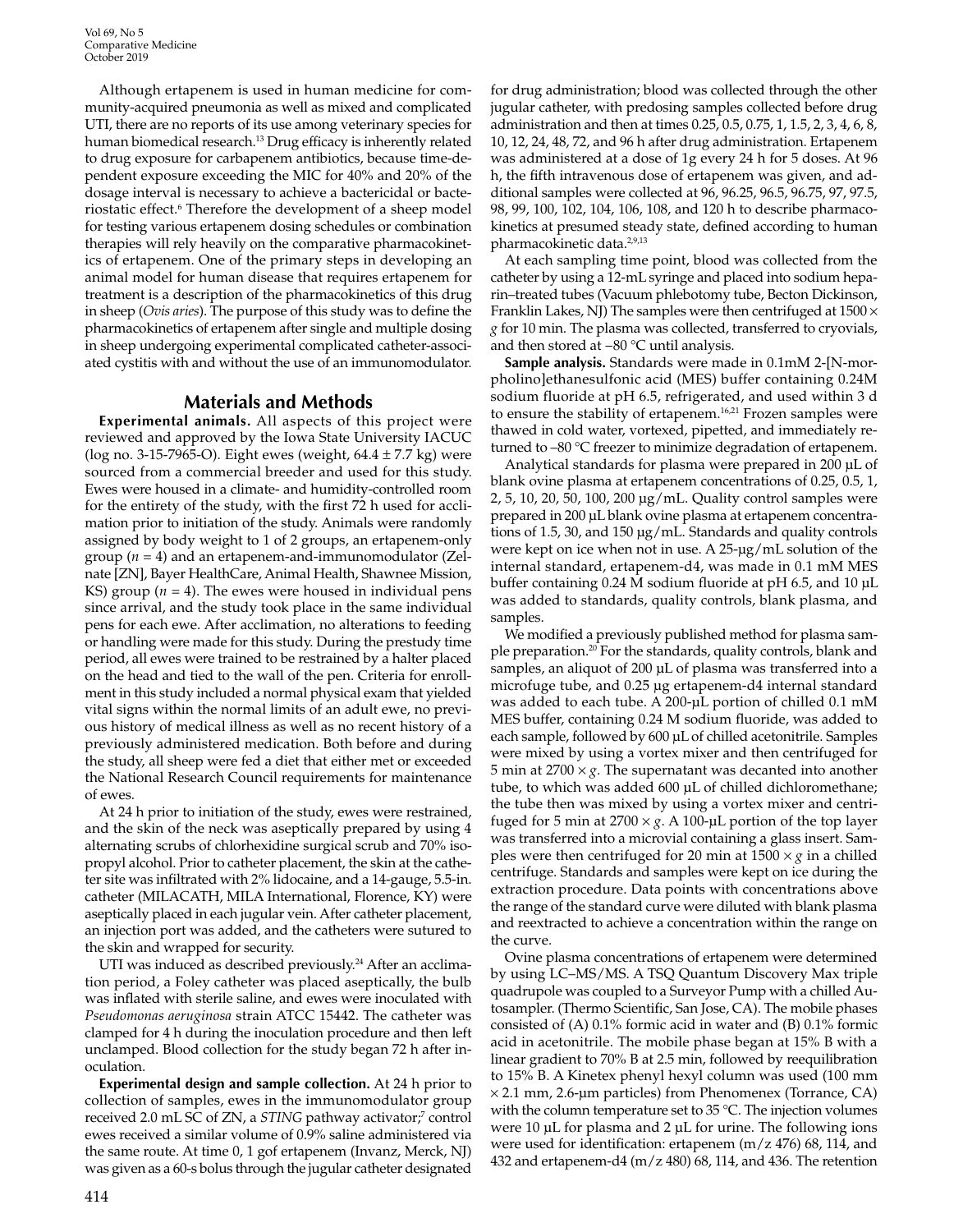time for both compounds was 1.8 min. The 432 and 436 ions were used for quantitation of ertapenem and ertapenem-d4, respectively.

Calibration curves were calculated by using the Quan Browser module of Xcalibur software (Thermo Scientific, San Jose, CA) and quadratic fit. All correlation coefficients  $(R^2)$  exceeded that of 0.99. The calibrators were within a tolerance of 15% of the nominal value, except for the lower limit of quantitation, which was less than 20%. The quality controls were within a tolerance of ±15% of the nominal value. The limit of detection (LOD) was 0.1 µg/mL for ovine plasma. The limit of quantitation, which was based on the calibration curve, was 0.25 µg/mL for ovine plasma.

**Pharmacokinetic analysis.** Pharmacokinetic analysis of total ertapenem plasma concentration was completed using a noncompartmental module in commercial software (Phoenix WinNonlin 8.0, Certara, Princeton, NJ). Figures showing time plotted against concentration of ertapenem were produced by using a commercial program (Prism 8, GraphPad Software, La Jolla, CA). (Figures 1 and 2).

The following standard pharmacokinetics parameters were generated for individual ewes maximum observed ertapenem concentration  $(\mu g/mL)$ ; last observed ertapenem concentration  $(\mu g/mL, C<sub>last</sub>)$ ; time to last observed ertapenem concentration (min;  $T_{\text{last}}$ ); area under the ertapenem concentration–time curve from time 0 to infinity ([ $\mu$ g/mL]×h; AUC<sub>inf</sub>); area under the ertapenem concentration–time curve from time 0 to last measurement ( $[\mu g/mL] \times h$ ,  $AUC_{\text{last}}$ ); and ertapenem mean residence time  $(h; = AUMC_{inf}/AUC_{inf}$ ; where  $AUMC_{inf}$  is the area under the first-moment curve from time 0 to infinity [µg/mL×h2 ]). Area parameters (AUC, AUMC) were calculated by using the loglinear trapezoidal rule. Ertapenem elimination half-life (h) was calculated as T1/2 $\lambda_z$  = ln (2)/ $\lambda_z$ , where  $\lambda_z$  is the slope of the terminal phase of the natural logarithm of concentrations compared with time curve; ertapenem systemic clearance (mL/h/ kg) was dose/AUC $_{int}$ ; the volume of distribution (mL/kg) of ertapenem during the elimination phase was calculated as dose /  $AUC_{\text{int}} \times \lambda_z$ ; the volume of distribution (mL/kg) of ertapenem at steady-state was equal to systemic clearance × mean residence time. The extraction ratio ( $E_{\text{body}}$  = systemic clearance / cardiac output) was calculated as reported previously,<sup>27</sup> first calculated for each individual ewe and then combined for a mean value, with ewe cardiac output described<sup>27</sup> as  $180 \times$  body weight (in  $kg)^{-0.19}$ .

 **Statistical analysis.** Statistical analysis was completed using Prism 8.0.2 (GraphPad Software, La Jolla, CA). The respective data distributions for all pharmacokinetic parameters and group time point concentrations were assessed for normality by means of the Shapiro–Wilk test. Comparisons between the 2 treatment groups were performed with unpaired *t* tests for parametric statistics and Mann–Whitney tests for nonparametric statistics as previously described.22 A *P* value less than 0.05 was considered statistically significant.

#### **Results**

**Ewe health.** Ertapenem was well tolerated by all 8 ewes during the study. No changes in appetite, behavior, or stool consistency were noted. No adverse reactions were noted at the catheter sites.

**Pharmacokinetics.** No ewe had detectable ertapenem in plasma prior to commencement of the study. The average time course of ertapenem can be found in Figure 1. Geometric mean, median, minimum and maximum profiles after single-dose administration are presented in Table 1. Among individuals there



**Figure 1.** (A) Plasma concentration (mean  $\pm$  1 SD [error bars]) after a (A) single initial intravenous administration and (B) multiple-dose administration of ertapenem to sheep. The dashed line illustrates the limit of quantification for the assay (0.25 μg/mL).

appears to be limited variation of time compared to concentration data for ertapenem in plasma. All ewes had no detectable concentrations of ertapenem in plasma after 6 h for the singledose study. No statistically significant differences were noted among time point concentrations when compared for the presence or absence of the immunomodulator or for single compared to multiple dosing.

After initial dosing, ertapenem  $C_{\text{max}}$  (mean  $\pm$  1 SD) was 232.6  $\pm$ 50.8  $\mu$ g/mL, AUC<sub>last</sub> was 144.0 ± 24.8 h× $\mu$ g/mL, mean residence time was  $0.7 \pm 0.08$  h, volume of distribution at steady state was 78.3 ± 16.1 mL/kg, systemic clearance was 109.6 ± 17.9 mL/h/ kg and T $1/2$   $\lambda_{\rm zj}$  was  $1.3$   $\pm$  0.6 h.

Ertapenem concentrations in plasma immediately prior to administration of the 5th dose were below the limit of detection. The geometric mean, median, minimum, and maximum plasma concentration profiles for each group after administration of the 5th dose are presented in Table 2, and no detectable concentrations were noted after 6 h in the multiple-dose study.

After multiple dosing (Figure 2),  $C_{\text{max}}$  of ertapenem was calculated as 228.0  $\pm$  52.8  $\mu$ g/mL, AUC $_{\rm last}$  was 138.7  $\pm$  34.0 h $\times$  $\mu$ g/mL, mean residence time was  $0.7 \pm 0.06$  h, the volume of distribution at steady state was  $84.5 \pm 13.1$  mL/kg, systemic clearance was  $116.3 \pm 24.4 \text{ mL/h/kg}$ , and  $T1/2<sub>(\lambda<sub>z</sub>)</sub>$  was  $1.1 \pm 0.6 \text{ h}$ .

No accumulation was noted, given that the majority of 8-h time points and all 10, 12, and 24 h timepoints demonstrated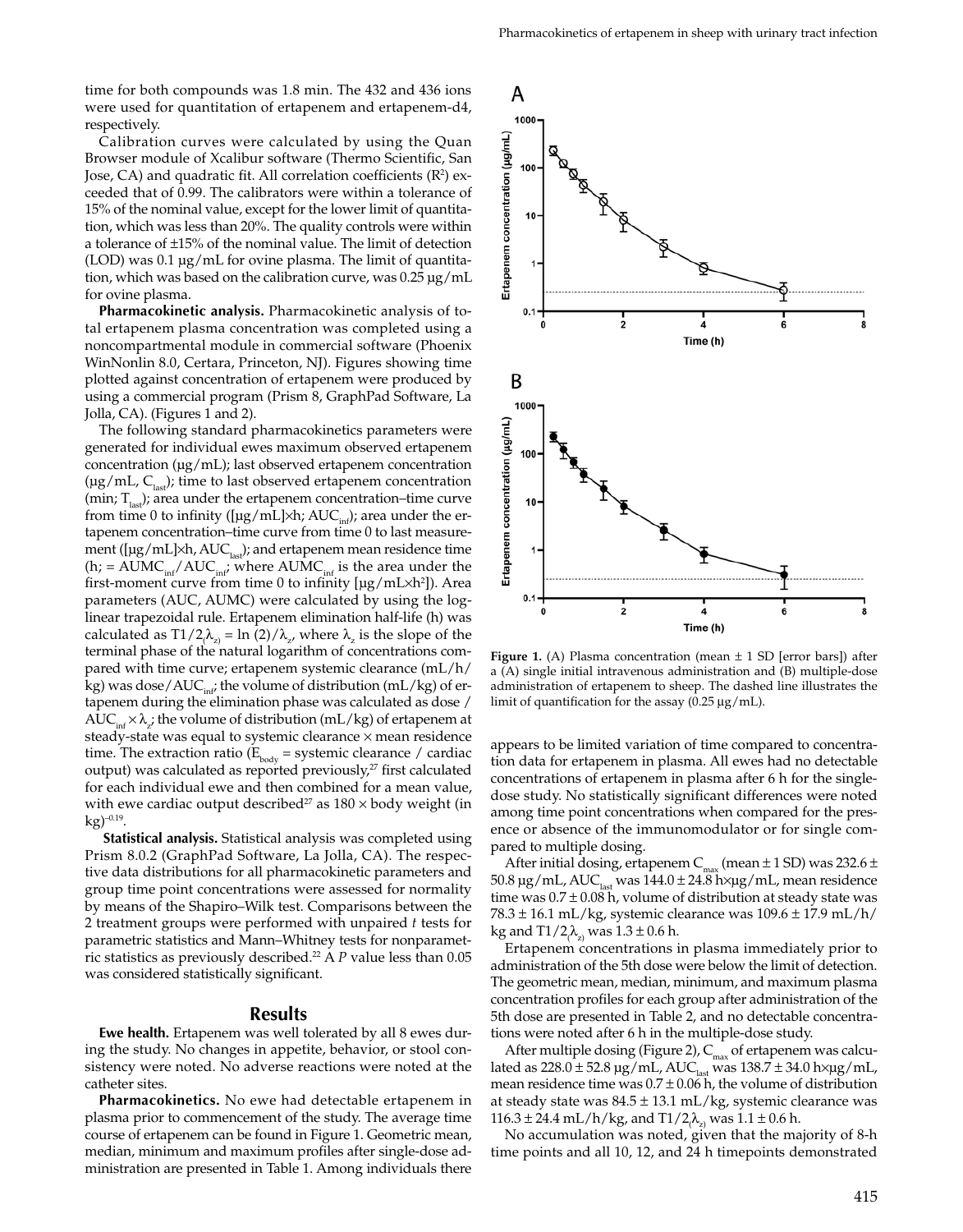Vol 69, No 5 Comparative Medicine October 2019



**Figure 2.** Plasma concentration (mean  $\pm$  1 SD [error bars]) after (A) a single intravenous dose and (B) multiple intravenous doses of ertapenem in sheep treated without the immunomodulator (Ert) or with the immunomodulator (Ert + ZN). The dashed line illustrates the limit of quantification for the assay (0.25 μg/mL).

ertapenem concentrations below the limit of detection. The extraction ratio for ertapenem in our ewes was  $0.02 \pm 0.004$ .

**Statistical analysis.** When parameters were compared with the values for the 1st and 5th administration of ertapenem, no significant differences were found for T1/2<sub>(</sub> $\lambda_{z}$ ) (*P* = 0.44), C<sub>max</sub>  $(P = 0.86)$ , AUC<sub>last</sub> (*P* = 0.73), Vz (*P* = 0.65), systemic clearance (*P* = 0.88), AUMC (*P* = 0.97), mean residence time (*P* = 0.47), and Vss (*P* = 0.41). No significant differences in drug concentrations or pharmacokinetics between ewes were found regardless of the presence or absence of immunomodulator.

#### **Discussion**

Before using sheep as a model for human diseases with regard to carbapenem administration, it is important to understand the pharmacokinetics of ertapenem in this species. With the increase of resistance in nosocomial infections in human hospitals requiring carbepenem therapy, additional animal investigations will need to be developed for translational studies. Sheep used in this study displayed ideal characteristics as subjects for a pharmacokinetic study. By commencement of this study, sheep were rapidly accustomed to halter restraint. Intravenous catheters maintained patency and allowed for ease of sample collection. Although ruminant urine pH differs from that of humans, it can be manipulated by dietary factors, such as the addition of ammonium chloride.<sup>14,26</sup> This manipulation may be ideal for other investigations of ertapenem in experimentally infected sheep. The body weight of the sheep in this study (65.2  $\pm$  7.7 kg) was similar to the weights of human patients in several human pharmacokinetic studies (e.g.,  $76.2 \pm 9.3$  kg and  $73$ kg).<sup>31,33</sup> This similarity in body weights allow for translational dosing for sheep when ertapenem is dosed at 1 g/patient, as is common for humans.1,9,33 However, this similarity in total body mass does not account for differences in anatomy, such as the relatively larger size of the ruminant gastrointestinal system.

Our analysis revealed a short half-life for ertapenem, similar to what is described in human patients. The pharmacokinetic parameters and concentration at individual timepoints also demonstrated no differences after single or multiple administrations of ertapenem in sheep. This is noteworthy as our study sheep appear to have linear pharmacokinetics, again similar to humans. When ertapenem is administered to people, it can be given as either a 30-min or 5-min infusion, typically once daily.<sup>31</sup> The C<sub>max</sub> of our study in sheep (232.6  $\pm$  50.8) is similar to that after a 5-min bolus in humans  $(195.9 \pm 34.0)^{31}$ 

The volume of distribution at steady state for ertapenem after adjustment for bodyweight for our ewes—was  $5.5 \pm 0.14$  L, which is descriptively similar to what is reported for human outpatients with complicated UTI (4.85  $\pm$  1.8 L) but less than what is reported for healthy female human volunteers (7.5  $\pm$ 0.9 L).13,33 In addition, the elimination half-life in our ewes was less than reported in either of those human studies. Although some of the pharmacokinetic parameters of ertapenem in sheep seemed lower than what is reported in human patients, it is important to note that specific disease status can alter ertapenem pharmacokinetics, such as sepsis can increase distribution volume and UTI can decrease this parameter. For example, in patients with severe sepsis treated with ertapenem, lower  $C$ and AUC as well as larger volume of distribution were observed when compared with healthy human volunteers.<sup>2</sup> A decreased volume of distribution has been noted in human outpatients with complicated UTI when compared with healthy volunteers, potentially a result of decreased clearance.<sup>33</sup> Furthermore, age may also present an effect on the PK of ertapenem as in humans elderly people have higher AUC values when compared with younger persons.17

The extraction ratio of ertapenem in our current study sheep would be classified as low, because it is less than 0.05.27 This value is in the range of extraction by glomerular filtration (that is, 2% of cardiac output) and in agreement with previous descriptions for humans.<sup>18</sup> Although our results suggest some species-specific differences in the pharmacokinetics of ertapenem in sheep and humans, it is important to note that analytical method sensitivity can have a profound effect on pharmacokinetics, as recently illustrated in the comparative pharmacokinetics of fentanyl in large animal species.25 The limit of quantification of our assay was 0.25 µg/mL, and in the human literature limits of quantitation of  $0.125 \mu g/mL$  have been reported.<sup>13</sup> As noted for fentanyl concentrations in large animal species, when comparing pharmacokinetic parameters it is important to consider analytical sensitivity as a lower limit of quantification can lead to the reporting of a longer elimination half-life. As such, it is possible that our analytical limits would yield decreased half-life and other parameters due to the higher limits of quantitation.

Adverse effects with ertapenem administration in people are primarily of concern for the nervous system. Several human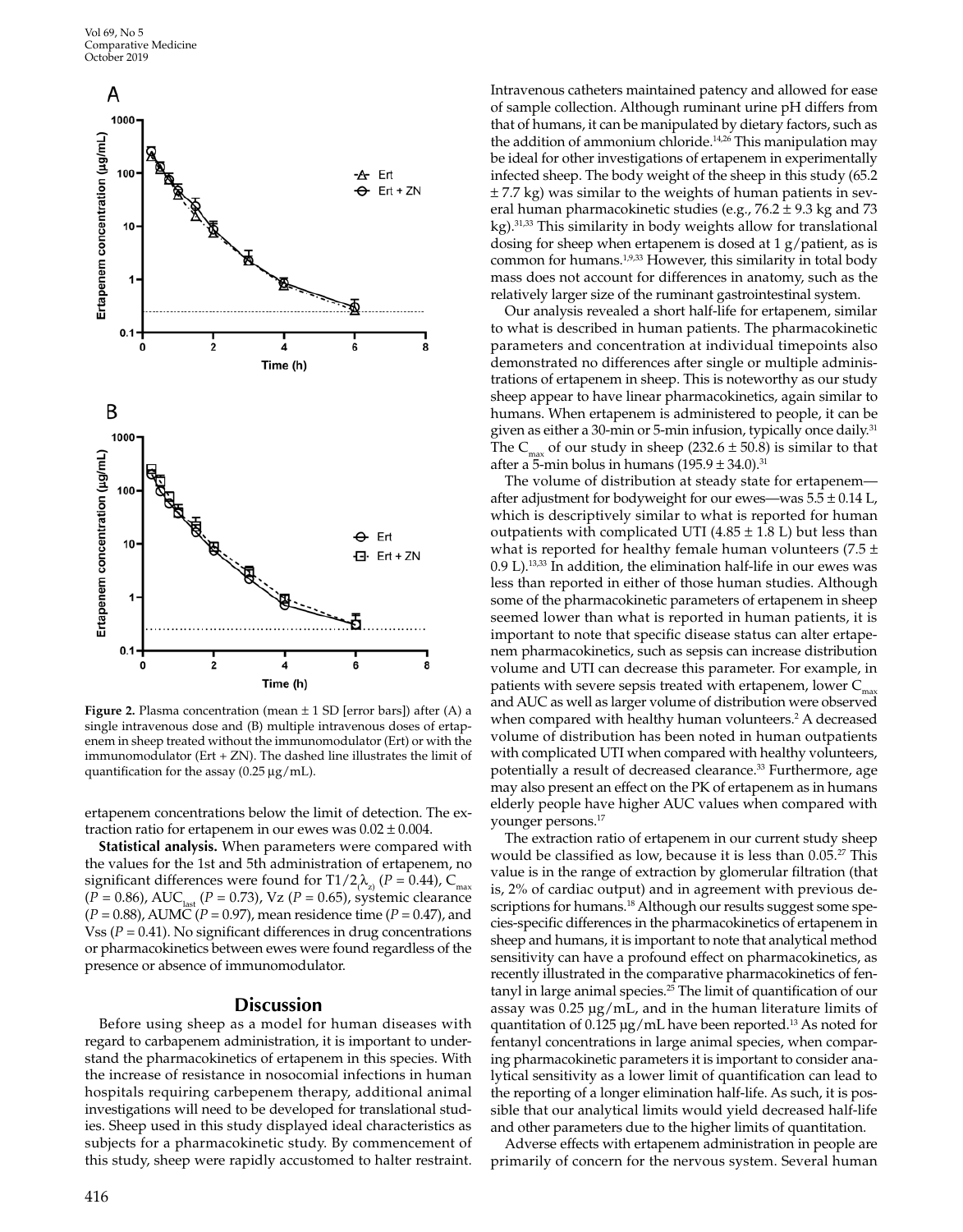**Table 1.** Pharmacokinetic parameters of ertapenem in sheep after single dosing

| Parameter                              | Unit                    | Geometric mean | Median | Minimum | Maximum |
|----------------------------------------|-------------------------|----------------|--------|---------|---------|
| $\mathsf{C}_{\max}$                    | $\mu$ g/mL              | 228.1          | 216.5  | 182     | 324     |
| $T1/2$ ( $\lambda$ z)                  | h                       | 1.09           | 1.13   | 0.65    | 2.7     |
| $\text{AUC}_\text{last}$               | $(\mu g/mL) \times h$   | 142.0          | 146.5  | 112.3   | 176.7   |
| Clearance                              | mL/h/kg                 | 108.3          | 109.1  | 131.4   | 81.2    |
| <b>AUMC</b>                            | $(\mu g/mL) \times h^2$ | 97.3           | 97.1   | 73.4    | 137.9   |
| Mean residence time                    | h                       | 0.69           | 0.70   | 0.55    | 0.78    |
| Volume of distribution at steady state | mL/kg                   | 76.8           | 78.1   | 52.7    | 113.4   |
| $C_{\rm last}$                         | $\mu$ g/mL              | 0.28           | 0.3    | 0.125   | 0.7     |
| $\rm T_{last}$                         | h                       | 5.9            | 6      | 4       | 8       |
| $\lambda z$                            | 1/h                     | 0.59           | 0.61   | 0.25    | 1.06    |

patient undergoing peritoneal dialysis have developed seizures dosing, which is consistent with the short elimination half-life

| Table 2. Pharmacokinetic parameters of ertapenem in sheep after multiple dosing |  |  |  |
|---------------------------------------------------------------------------------|--|--|--|
|---------------------------------------------------------------------------------|--|--|--|

| Parameter                              | Unit                    | Geometric mean | Median | Minimum | Maximum |
|----------------------------------------|-------------------------|----------------|--------|---------|---------|
| $\mathsf{C}_{\max}$                    | $\mu$ g/mL              | 222.3          | 217.5  | 136     | 324     |
| $T1/2$ ( $\lambda$ z)                  | h                       | 1.01           | 0.86   | 0.56    | 2.16    |
| AUC <sub>last</sub>                    | $(\mu g/mL) \times h$   | 134.6          | 136.3  | 77.8    | 183.8   |
| Clearance                              | mL/h/kg                 | 114.3          | 112.4  | 92.5    | 170.9   |
| <b>AUMC</b>                            | $(\mu g/mL) \times h^2$ | 42.9           | 46.9   | 47.2    | 138.7   |
| Mean residence time                    | h                       | 0.71           | 0.72   | 0.61    | 0.79    |
| Volume of distribution at steady state | mL/kg                   | 77.2           | 72.7   | 67.1    | 105.6   |
| $C_{\mbox{\tiny last}}$                | $\mu$ g/mL              | 0.26           | 0.25   | 0.25    | 0.3     |
| $\rm T_{\rm last}$                     | h                       | 4.73           | 5      | 3       | 6       |
| $\lambda z$                            | 1/h                     | 0.58           | 0.75   | 0.19    | 1.35    |

after the administration of ertapenem.23,32 In addition, seizures have been reported in elderly patients receiving ertapenem.<sup>1,29</sup> Among humans, stroke, low Hgb, and a low platelet count were identified as risk factors for seizures when administered ertapenem.10 Less common adverse effects, such as thrombocytopenia, have also been reported in human patients.<sup>5</sup> Although safety evaluation was not a primary goal of this study, none of the sheep given ertapenem had overt seizure activity or neurologic disease, and none displayed the hematologic abnormalities associated with ertapenem in people.

Of note, organisms susceptible to ertapenem are typically inhibited by in vitro concentrations of less than or equal to 4  $\mu$ g/mL.<sup>18</sup> The time above the minimal inhibitory concentration required for bacteriostasis for ertapenem in people is approximately 30% of the dosing interval.<sup>28</sup> Given the shorter elimination half-life of ertapenem in sheep (1 h) when compared with human patients (approximately 3.5 h), future studies involving sheep models of infection may need to use an increased dosage (greater than the 1 g/ewe we used here) to maintain plasma concentrations above 4 µg/mL for 30% of the day with oncedaily dosing.

A limitation of our study was the relatively small sample size; however for veterinary pharmacokinetic studies, a sample size of 4 to 6 animals typically is sufficient to describe the pharmacokinetics of a test drug.<sup>3</sup> Additional studies are required to explore the pharmacodynamics of ertapenem in sheep, as well as the potential synergistic effects of ertapenem and immunomodulators on bacteriuresis and resistance development.

In conclusion, our study established the pharmacokinetics of ertapenem in sheep used as a model for human biomedical research. No drug accumulation was reported after 5 d of of this antimicrobial in sheep. Likewise, the absence of notable difference between ertapenem clearance after single and multiple dosing is indicative of first-order elimination in sheep. This ovine model can be used to evaluate pharmacokinetics for therapeutic strategies for ertapenem use (varying drug dosing schedules and combinations with other antimicrobials or immune modulators) in the context of UTI.

# **Acknowledgments**

We acknowledge Parker Robison, Kristin Cairns, Aislinn Ophoff, and Gabby DiRusso for their help in sample collection and the ISU VDL ACS team.

### **References**

- 1. **Aydın A, Barış Aykan M, Sağlam K, Veillette JJ.** 2017. Seizure induced by ertapenem in an elderly patient with dementia. Consult Pharm **32:**561–562. https://doi.org/10.4140/TCP.n.2017.561.
- 2. **Brink AJ, Richards GA, Schillack V, Kiem S, Schentag J.** 2009. Pharmacokinetics of once-daily dosing of ertapenem in critically ill patients with severe sepsis. Int J Antimicrob Agents **33:**432–436. https://doi.org/10.1016/j.ijantimicag.2008.10.005.
- 3. **Chittenden J.** 2011. Study design and data analysis. p 295–314. In: Riviere JE. editor. Comparative pharmacokinetics: principles, techniques and applications. Oxford (United Kingdom): Wiley– Blackwell
- 4. **Connolly F, Rae MT, Späth K, Boswell L, McNeilly AS, Duncan WC.** 2015. In an ovine model of polycystic ovary syndrome (PCOS) prenatal androgens suppress female fetal renal gluconeogenesis. PLoS One **10:**1–16. https://doi.org/10.1371/journal.pone.0132113.
- 5. **Docobo RA, Bukhari S, Qutrio Baloch Z.** 2017. Ertapenem-Induced Thrombocytosis. Cureus **9:**1–5.